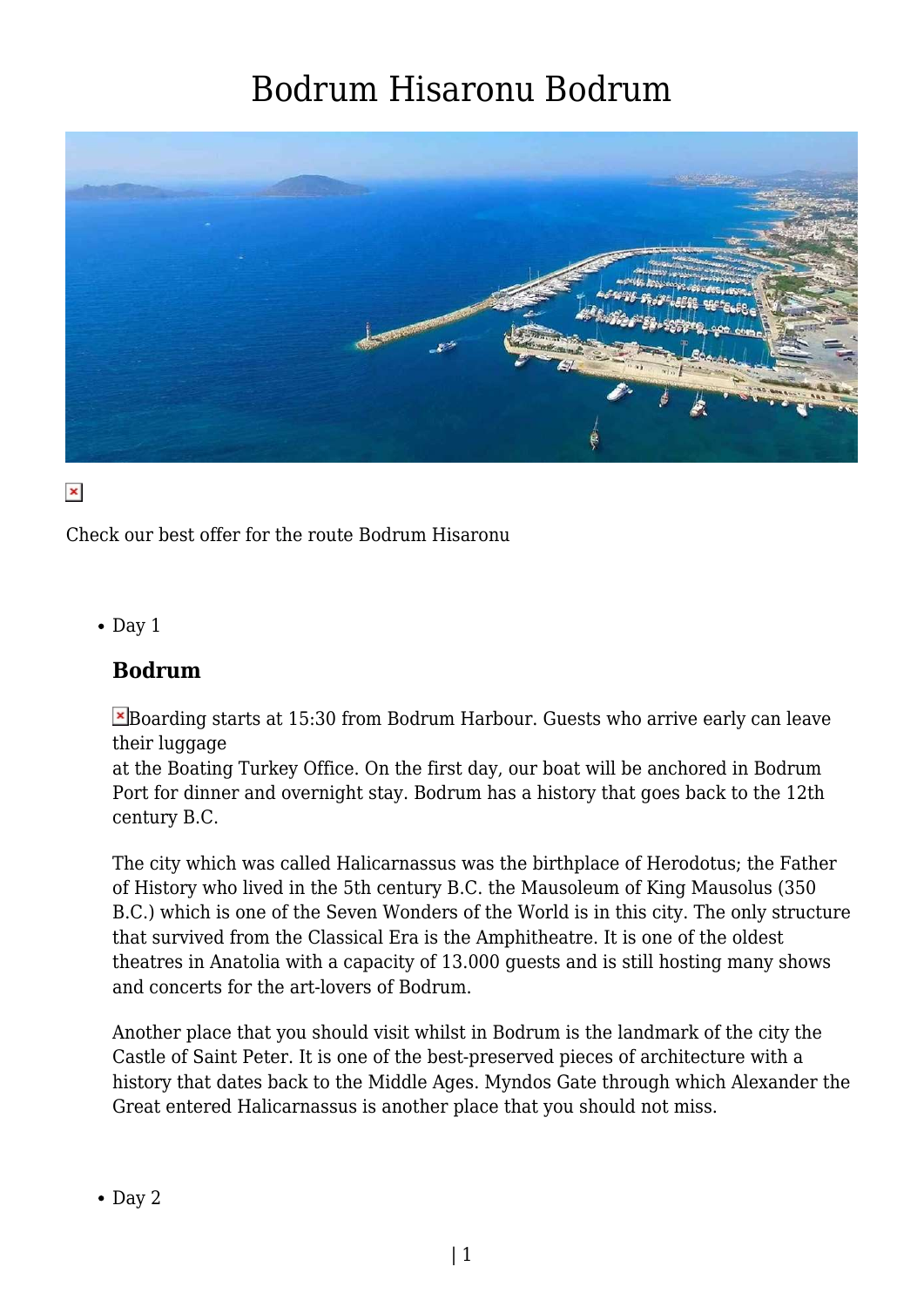### **Palamutbuku – Inceburun**

Early in the morning, we start the cruise to Palamutbuku Bay. We will anchor in Ýnce Burun after

lunch and swimming breaks. We will stay in this lovely bay for dinner and overnight stay.

 $\bullet$  Day 3

#### **Aktur – Bencik**

 $\blacktriangleright$  After breakfast, we will cruise to Aktur Bay. Then our first stop will be the Bencik Bay; which has a very narrow entrance but a unique view once you get inside. Bencik is located at the narrowest part of the peninsula that divides Hisaronu Gulf from the Gokova Gulf but it is located at Hisaronu side.

In 550s B.C. the Cnidus people wanted to dig a tunnel in the narrowest land piece of the peninsula between the Hisaronu Gulf and the Gokova Gulf as a defence line against the Persians. That way they would make two peninsulas one island and the defence easier.

They started with diligence and put a lot of effort; however, in the end, they could not manage and the city was conquered by the Persians. Dinner and overnight stay will be at Bencik Bay.

• Day 4

#### **Emel Sayin Koyu – Orhaniye – Selimiye**

 $\blacktriangleright$  After breakfast, we will anchor at Emel Sayin Bay and you can enjoy a swimming stop in this lovely bay. For lunch, we will dock in Orhaniye. In Orhaniye Bay, you will see the unique scenery of a natural tidal formation called Kiz Kumu (Maidens Beach).

There are so many myths about this reddish sand-path going from the shore to the inner parts of the sea. On a tiny island located in the bay, you can see the wrecks of an antique castle, a sign of an ancient city. Today, our final destination will be Selimiye for dinner and overnight stay.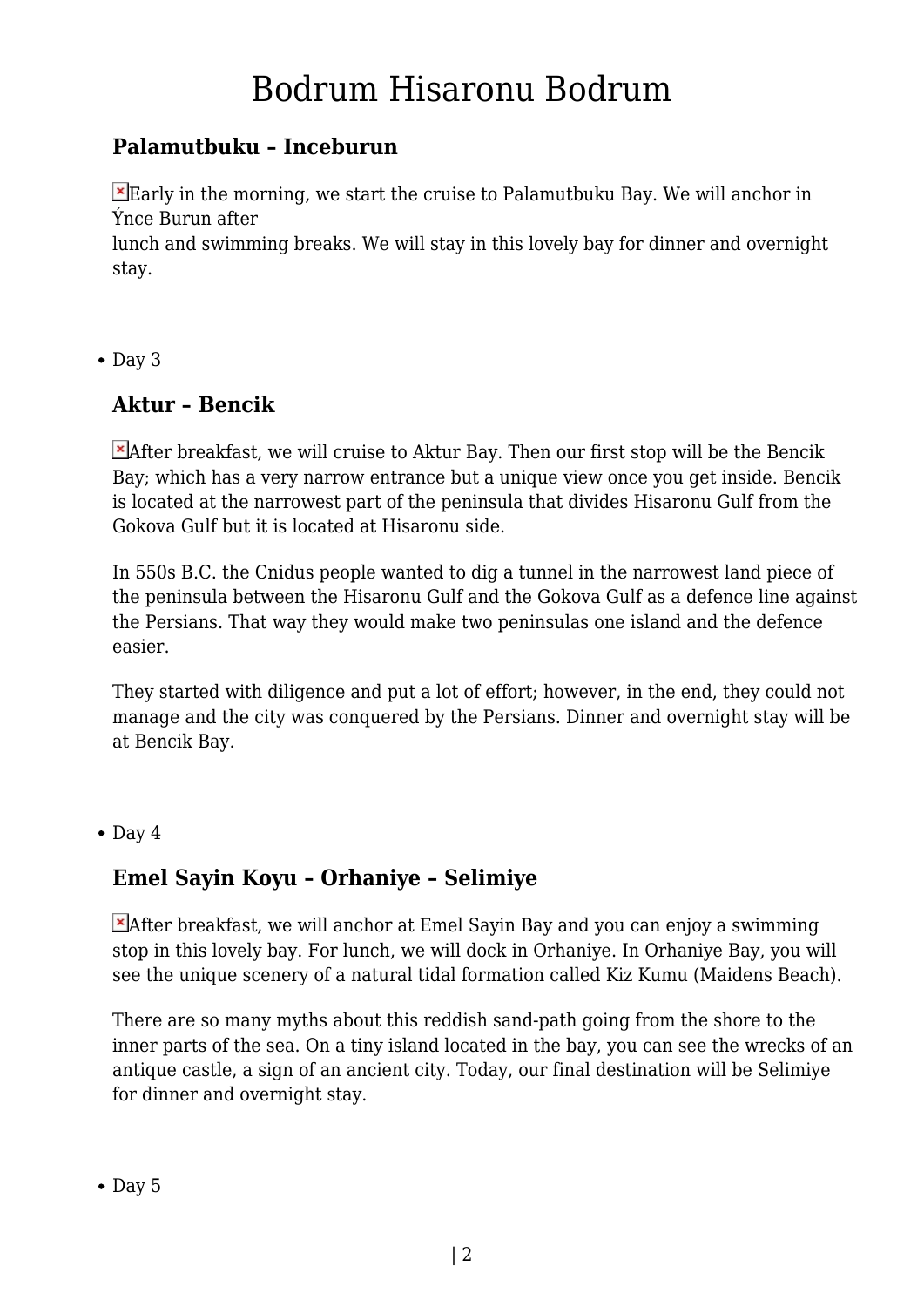### **Dirsek Buku – Bozburun**

**Exafter anchoring in Dirsekbuku and taking a swimming stop, we will go to Bozburun** which is a

small fishing town. This area was popular and suitable for sponge-diving but nowadays the people of the island are no more interested in sponge-diving as it is not financially beneficial and is dangerous.

In recent years sponge-diving is replaced by gulet tourism and Bozburun Gulets nowadays could take its place in this sector.

 $\bullet$  Day 6

#### **Datca – Knidos**

 $\blacktriangleright$ Kalymnos Island is best known as the island of some of the world's finest sponge divers. Although Kalymnos is a developing tourist centre, you can still see the sponge fishermen at work even today and you can still experience the islanders' traditional way of life.On this beautiful island of Kalymnos in the Dodecanese, you can take nice walks, swim in beautiful caves, and discover lovely beaches and unspoiled scenery, an example of which is the authentic village of Vathi hidden in a beautiful green valley.

Due to its mountainous landscape, Kalymnos is also one of the best places to practice mountain climbing! Also, most of the beaches of Kalymnos are equipped with water sports facilities. The wonderful sunsets over the tiny island Telendos are not to be missed – they are on par with those of Santorini!

 $\bullet$  Day 6

#### **Turgutreis – Karaincir**

 $\blacktriangleright$ We will cruise to Datca. Food and water will be supplied to the boat from Datca Harbour. The city was founded by the Dors who came from the Aegean Sea to the southern coast of Ionia in the 7th century B.C. The island has no humidity at all and has fresh air with plenty of oxygen. The historian Strabo has a rightful saying about Datca's weather: God would send his beloved servants to Datca to live longer.

| 3 stay. Cnidus was a developed city in science, art and architecture.According to a myth, while the Spanish pirates were passing by the coast of Datca, they disembarked people with Hansen's disease in Sariliman Bay and these abandoned people recovered from their disease with the help of the clean weather of Datca. You may take a walk in Datca Harbour. We will cruise to Cnidus for dinner and overnight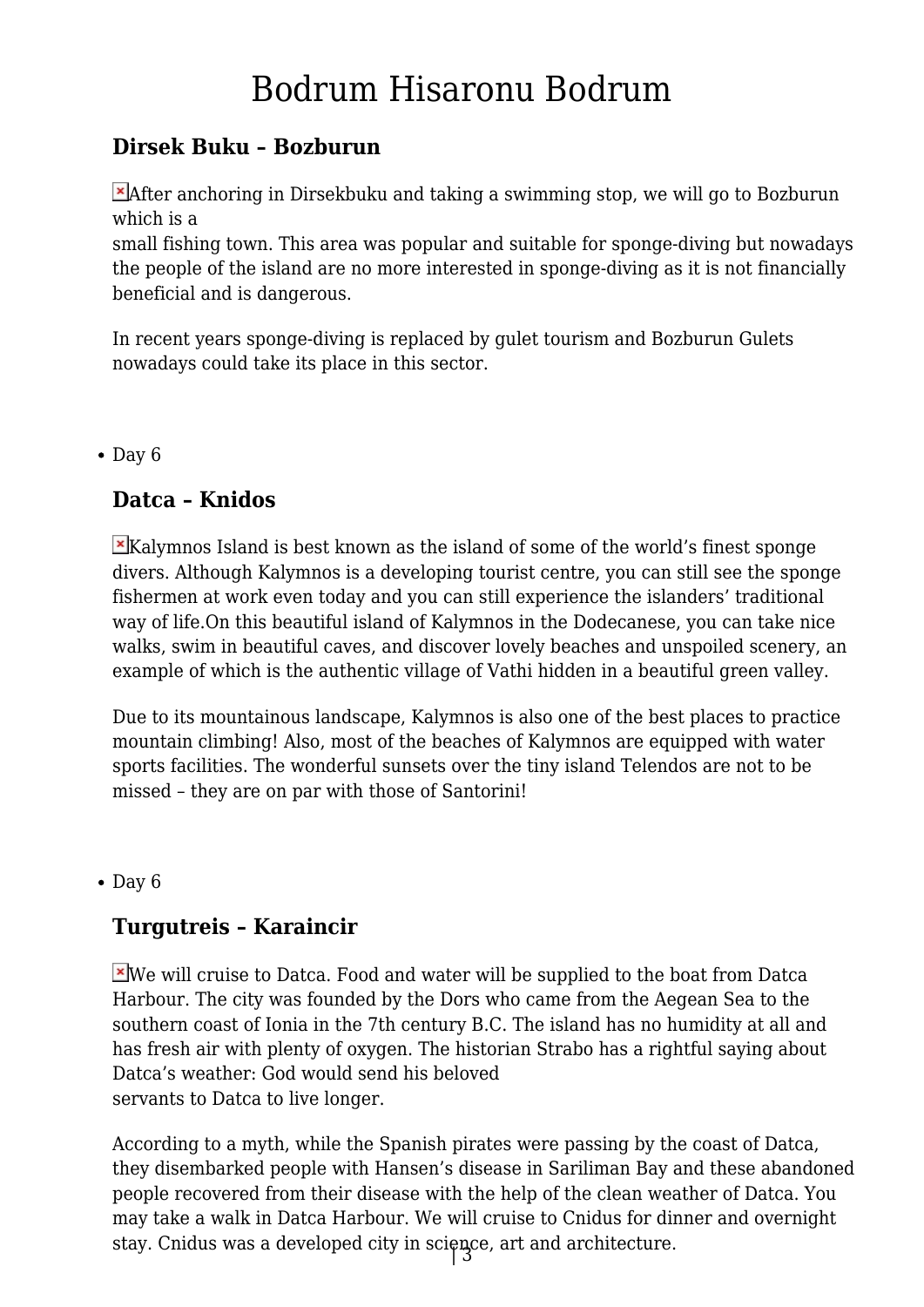Eudoxos, a very popular astronomer and maths professor; Dr. Euryphon; Polygontos, a popular painter; Skopas and Bryaksis of Faros, the most famous sculptors of the era; Sostrates, the architect of Alexandrian lighthouse -one of the seven wonders of the World-and Ktesias the doctor who saved the life of a Persian king from a disaster lived on this island. Dr. Euryphon and his students founded the second largest medical sciences school in the Cnidus.

The island also homes the largest sun clock of its time which was erected by Eudoksos. Cnidus was the home for Aphrodite's monument and at those times the city was famous for brothels and became popular for sailors and Arabic tradesmen. You may take a walk on the shore to see the ruins.

 $\bullet$  Day 7

#### **Bodrum**

We cruise early in the morning to Karaada (Black Island). Breakfast and swimming stop will be at Poyraz Bay which is located at the northern side of the island. This is such a nice bay with its turquoise-blue waters. We will be anchoring at Meteor Bay for lunch which is located at the southern side of the island.

There is a meteor hole here and this is how the bay got its name. Here you may jump over the platform into the deep water. You may also take a walk through the underwater cave which is very near to Meteor Bay for a small local fee. We will dock in Bodrum Harbour for dinner and overnight stay.

• Day 8

#### **Bodrum**

 $\blacktriangleright$  We will leave the boat after breakfast at 10:30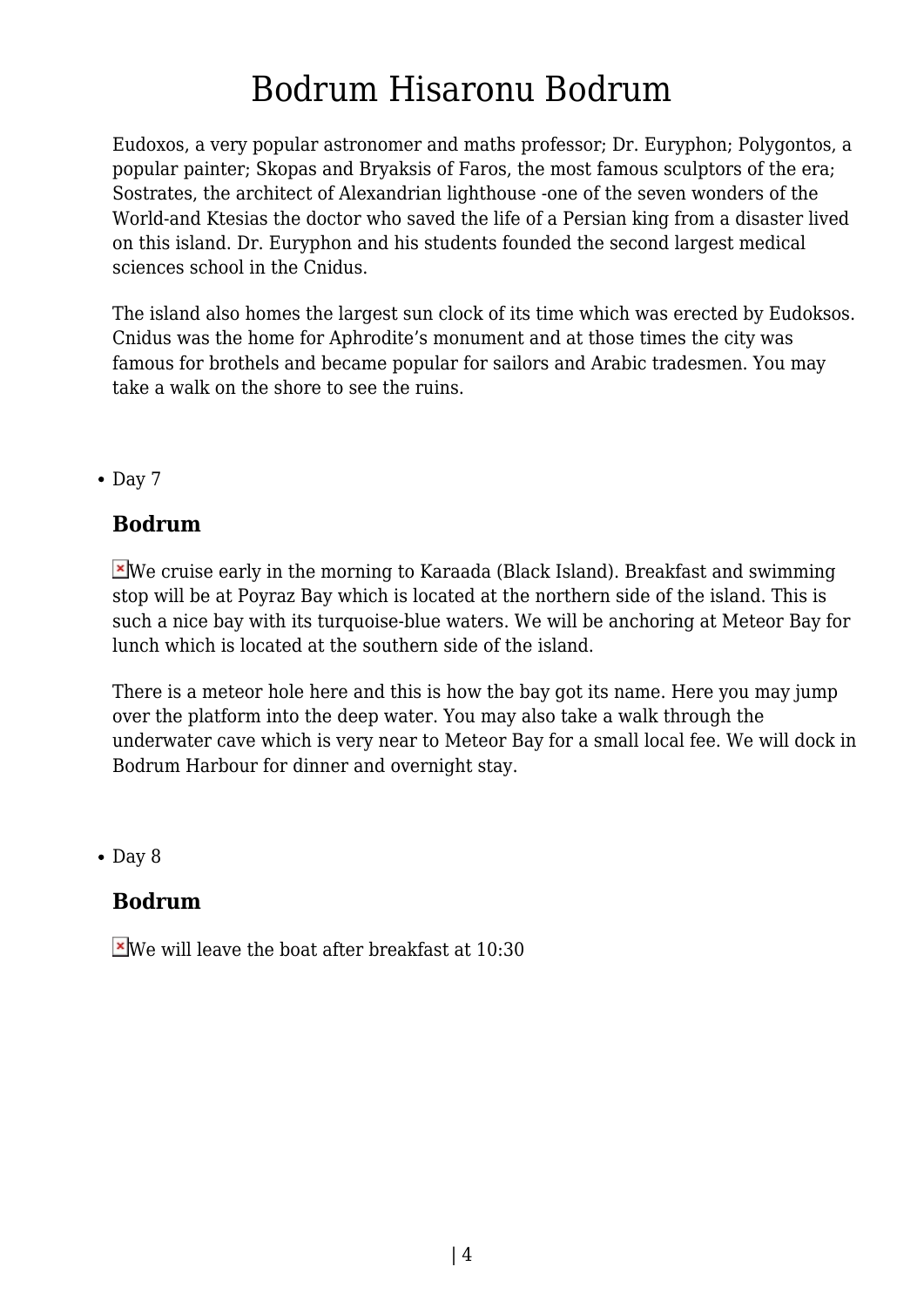

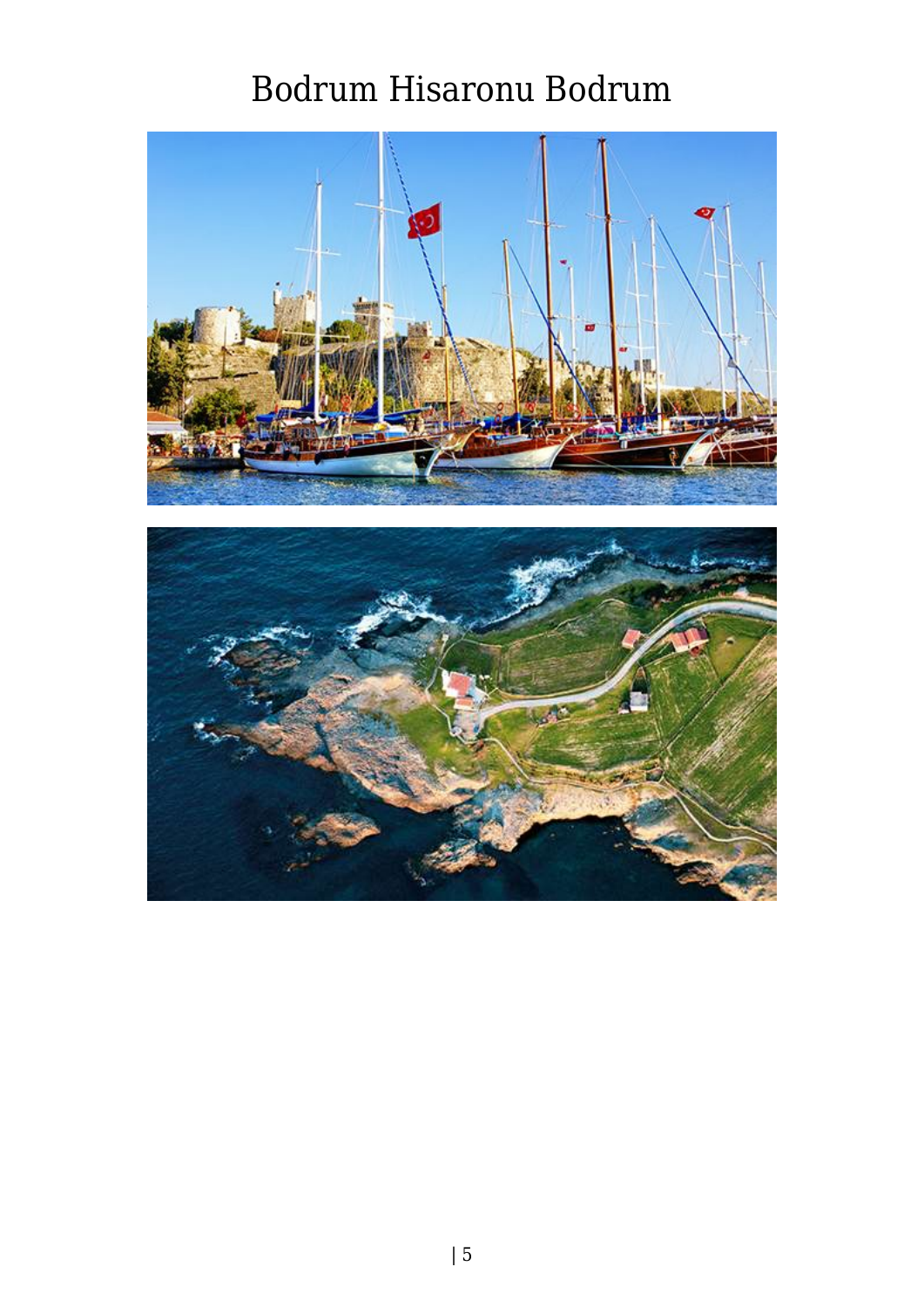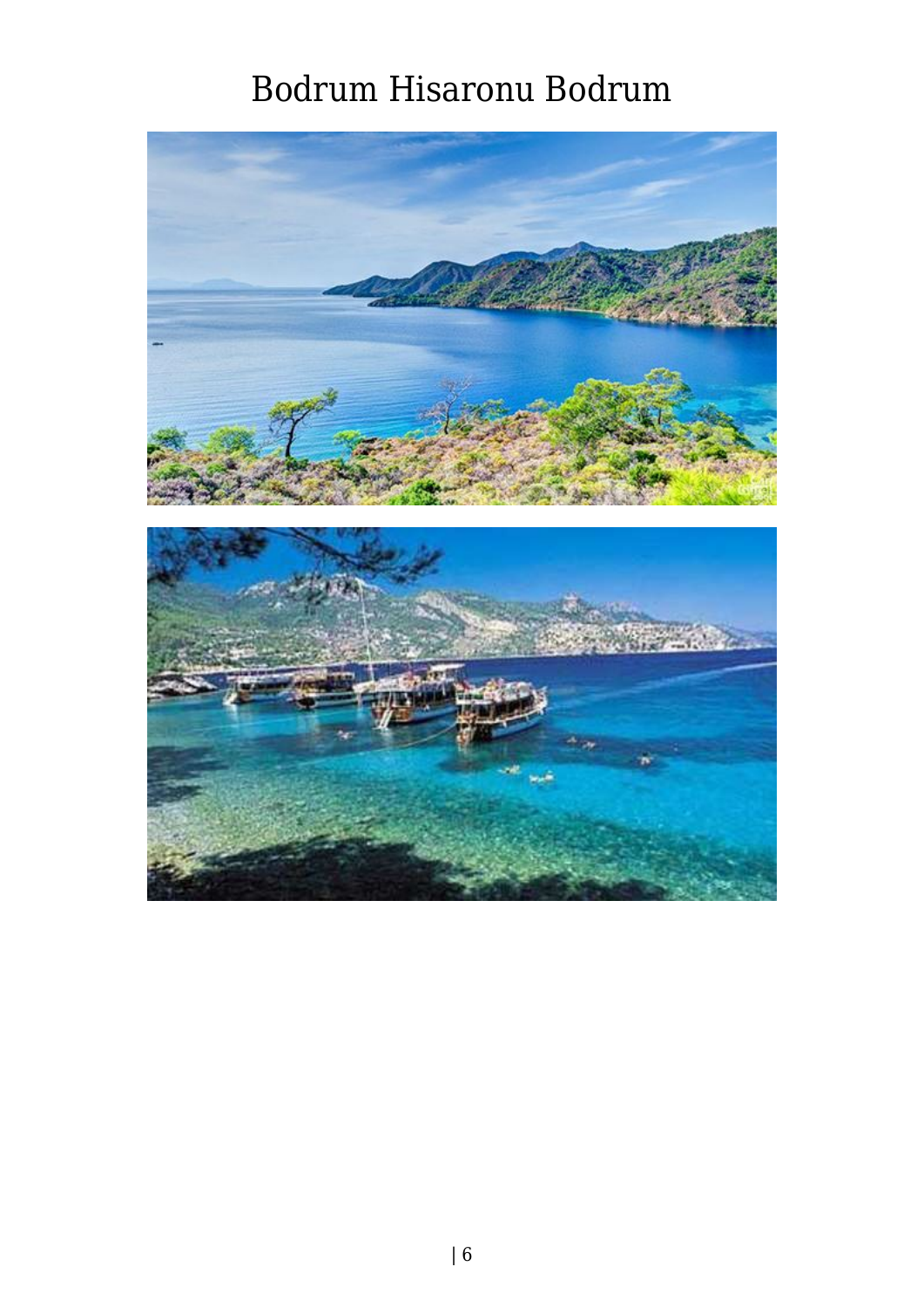